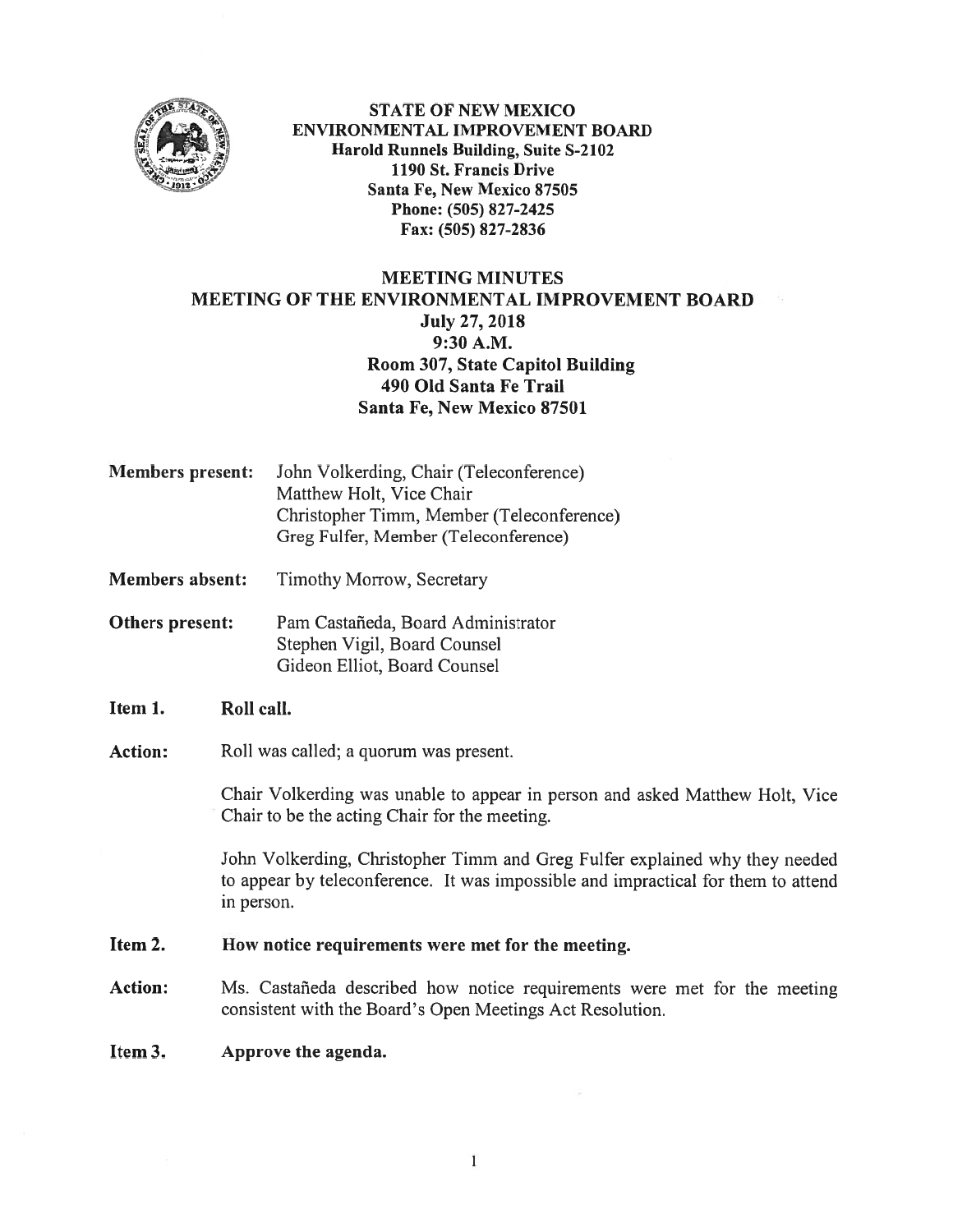

STATE Of NEW MEXICO ENVIRONMENTAL IMPROVEMENT BOARD Harold Runnels Building, Suite S-2102 1190 St. Francis Drive Santa Fe, New Mexico \$7505 Phone: (505) 827-2425 Fax: (505) 827-2836

- Action: The Chair asked for a motion. Mr. Timm so moved. Mr. Fulfer seconded the motion. The motion passed unanimously.
- Item 4. Approval of meeting minutes from May 25, 2018.
- Action: The Chair asked for a motion. Mr. Timm so moved. Mr. Volkerding seconded the motion. The motion passed unanimously.
- Item 5. Public comment unrelated to agenda items.
- Action: There were no public comments unrelated to the agenda items.
- Item 6. EIB 18-07 (R). In the Matter of Proposed Repeal of 20.2.20 NMAC-Lime Manufacturing Plants-Particulate Matter. Request for Hearing and appointment of <sup>a</sup> Hearing Officer.
- Action: Andrew Knight, Office of General Counsel, New Mexico Environment Department and Neal Butt, Environmental Analyst, Air Quality Bureau, New Mexico Environment Department gave <sup>a</sup> brief presentation regarding the Proposed Repeal of 20.2.20 NMAC-Lirne Manufacturing Plants-Particulate Matter. Mr. Knight and Mr. Butt came before the Board to reques<sup>t</sup> <sup>a</sup> hearing to be scheduled for November 24, 2018. Due to the Thanksgiving Holiday the Board scheduled the meeting for November 30, 201\$. The Chair entertained <sup>a</sup> motion to set the matter for hearing. Mr. Fulfer moved to set the hearing. Mr. Timm seconded the motion. The motion passed unanimously. Mr. Volkerding moved to set the hearing for November 30, 2018. Mr. Fulfer seconded. The motion passed unanimously. The meeting for November 24, 2018 is vacated. Mr. Volkerding offered to serve as the Hearing Officer.
- Item 7. Board member comments and questions.
- Action: Mr. Volkerding wanted to let the Board know that Mr. Morrow was unable to attend the meeting due to family matters.
- Item 13. Next meeting: August 24, 2018, 2018.
- Action: EIB 18-01 (R). In the Matter of Proposed Repeal and Replacement of 20.3.20 NMAC public hearing. EIB 18-02 (R). Proposed Amendments to 20.4.1 NMAC Hazardous Waste Management public hearing. EIB 18-03 (R). In the Matter of